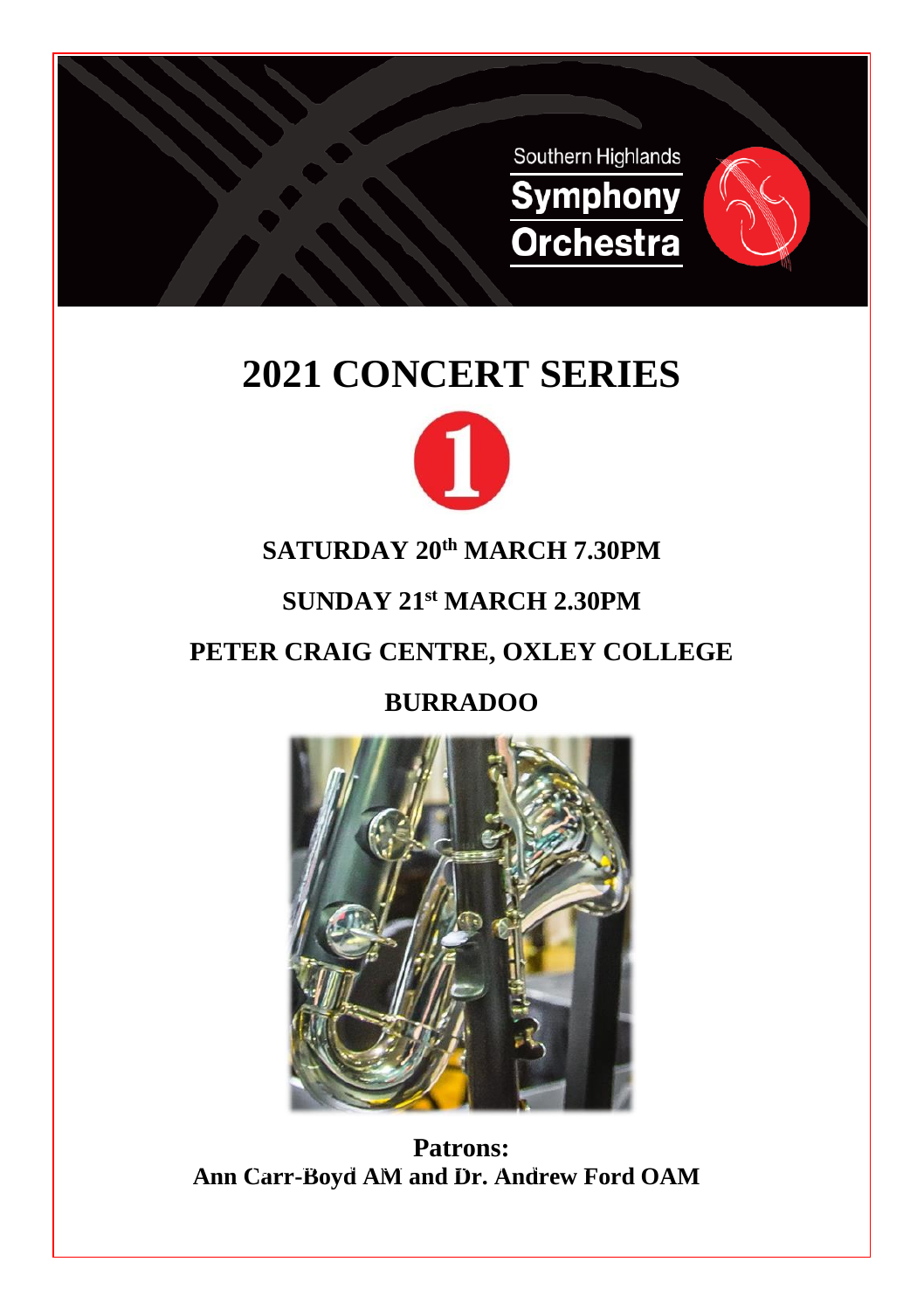#### **Ludwig van Beethoven** *Overture to Egmont* **Op.84**

*Sostenuto ma non troppo Allegro Allegro con brio*

#### **Georges Bizet** *L'Arlésienne Suite No.1*

- 1. *Prélude*
- 2. *Menuetto*
- 3. *Adagietto*
- 4. *Carillon*

#### **SHORT INTERVAL**

#### **Alfred Hill** *Carnival Symphony*

- 1. *Allegro bravura*
- 2. *Scherzo*
- 3. *Adagio con gravita*
- 4. *Finale*

#### **Antonin Dvořák** *Slavonic Dance* **Op. 46 No. 8**

#### **THE SOUTHERN HIGHLANDS SYMPHONY ORCHESTRA**

The orchestra was formed in 2014 as a result of overwhelming interest in establishing a symphony orchestra in the region. Musicians from the Southern Highlands and surrounding districts rehearse on Sunday evenings. The SHSO has become a significant feature of the cultural life of the Southern Highlands.

#### **ALLAN STILES**

The orchestra is conducted by Dr Allan Stiles, who has directed orchestras, bands, choirs, and theatre productions over many years. He formed the Western Youth Orchestra and The Beecroft Orchestra. He has also conducted operas and musicals for the Hurstville Light Opera Company, the Hills Musical Society, the Gilbert and Sullivan Society, the Parramatta Musical Comedy Company and the Highlands Theatre Group. He directed orchestras, bands, and theatrical productions while a teacher for the NSW Department of Education at Penshurst West (where he pioneered primary school bands for the Department) and Frenchs Forest, The King's School, Holy Cross College, and Pymble Ladies' College.

Conducting studies were with Robert Miller and later as part of his MMus at UNSW.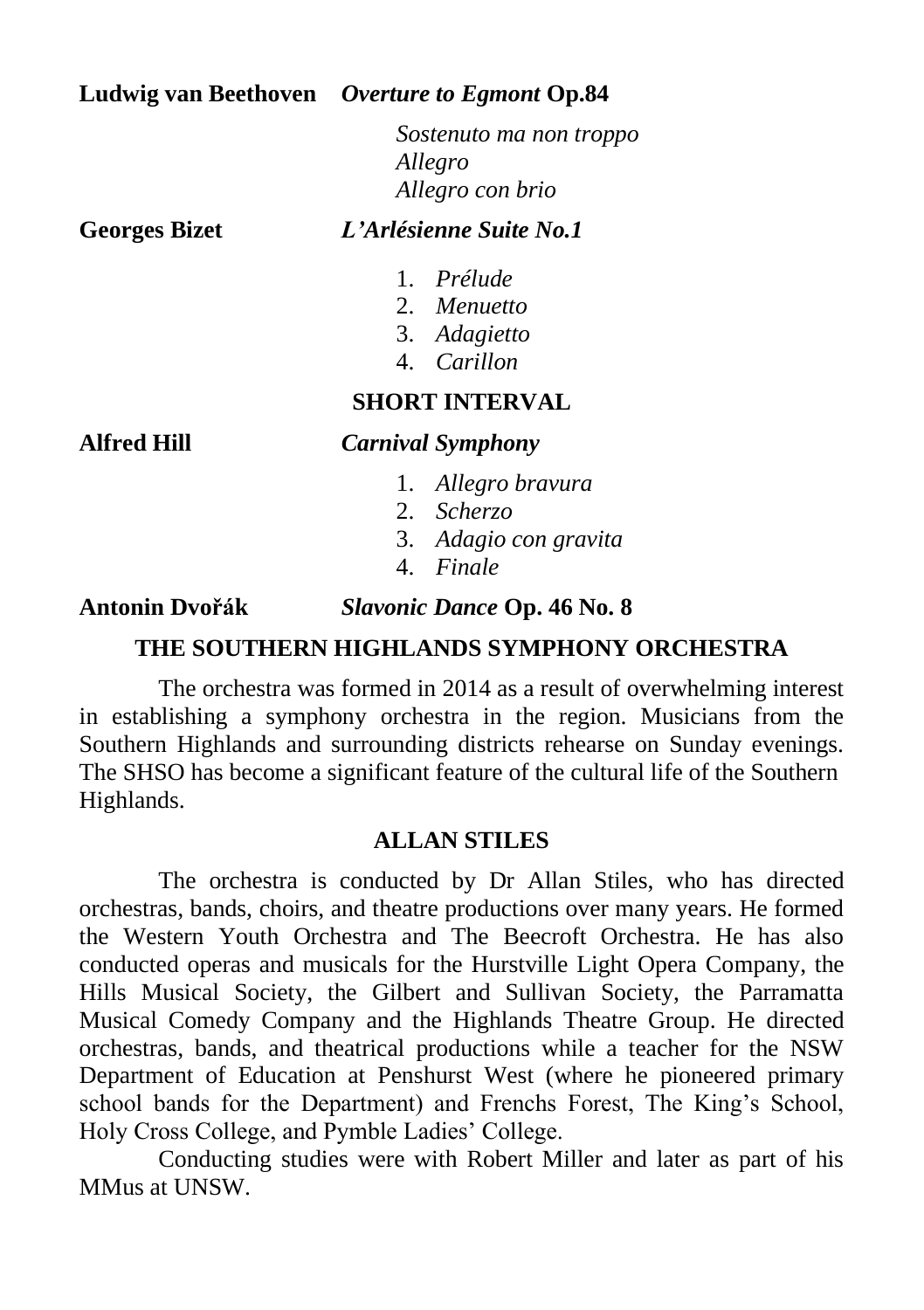He has played in orchestras in Sydney and London.

As a musicologist he has catalogued the works of Colin Brumby, Graham Powning and Alfred Hill, the latter for his PhD thesis, and has published many previously unavailable works by Australian composers.

### **Ludwig van Beethoven** (1770-1827) *Overture to Egmont,* **Op. 84**

Johann von Goethe's play, *Egmont*, is a stirring dramatization of a quintessentially romantic subject: a hero's fatal struggle against injustice. Beethoven composed incidental music to the play in 1809 with the overture following the plot of the drama. Egmont, a  $16<sup>th</sup>$  century Flemish nobleman and devout Catholic, protested the cruel persecution of the Protestants of his country by their Spanish rulers. The Spanish Duke of Alba accused him of treason, denied him a fair trial and had him publicly beheaded. The Flemish people's response to this outrage led to an open rebellion and their eventual freedom from the Spanish yoke.

After an opening unison note, the Overture introduces a menacing 'sarabande' rhythm (a slow dance originating in  $16<sup>th</sup>$  century Spain) that represents the Spanish oppressors. The answering theme in the winds is associated with the spirit of the Flemish people, as well as with Egmont's true love. These two themes battle throughout the piece, until Egmont's life comes to an abrupt end when he is beheaded (by the violins). The end of Egmont's life is not the end of the story though, and the overture concludes with a rousing hymn of the eventual triumph of liberty.

## **Georges Bizet** (1838-1875) *L'Arlésienne Suite no.1*

- 1. *Prélude*
- 2. *Minuetto*
- 3. *Adagietto*
- 4. *Carillon*

Georges Bizet was a Parisian composer at a time when Paris was the world centre of opera, boasting some of the best-equipped opera houses and theatres, including the Paris Opéra. Nearly every 19<sup>th</sup> century composer of opera, from Verdi to Wagner, wanted to have his works staged there. For French composers, writing opera was the one sure way to musical fame and fortune, and like all composers of his time, Bizet desperately wanted to write successful operas. His masterpiece, *Carmen*, sadly did not attain popularity until after his death.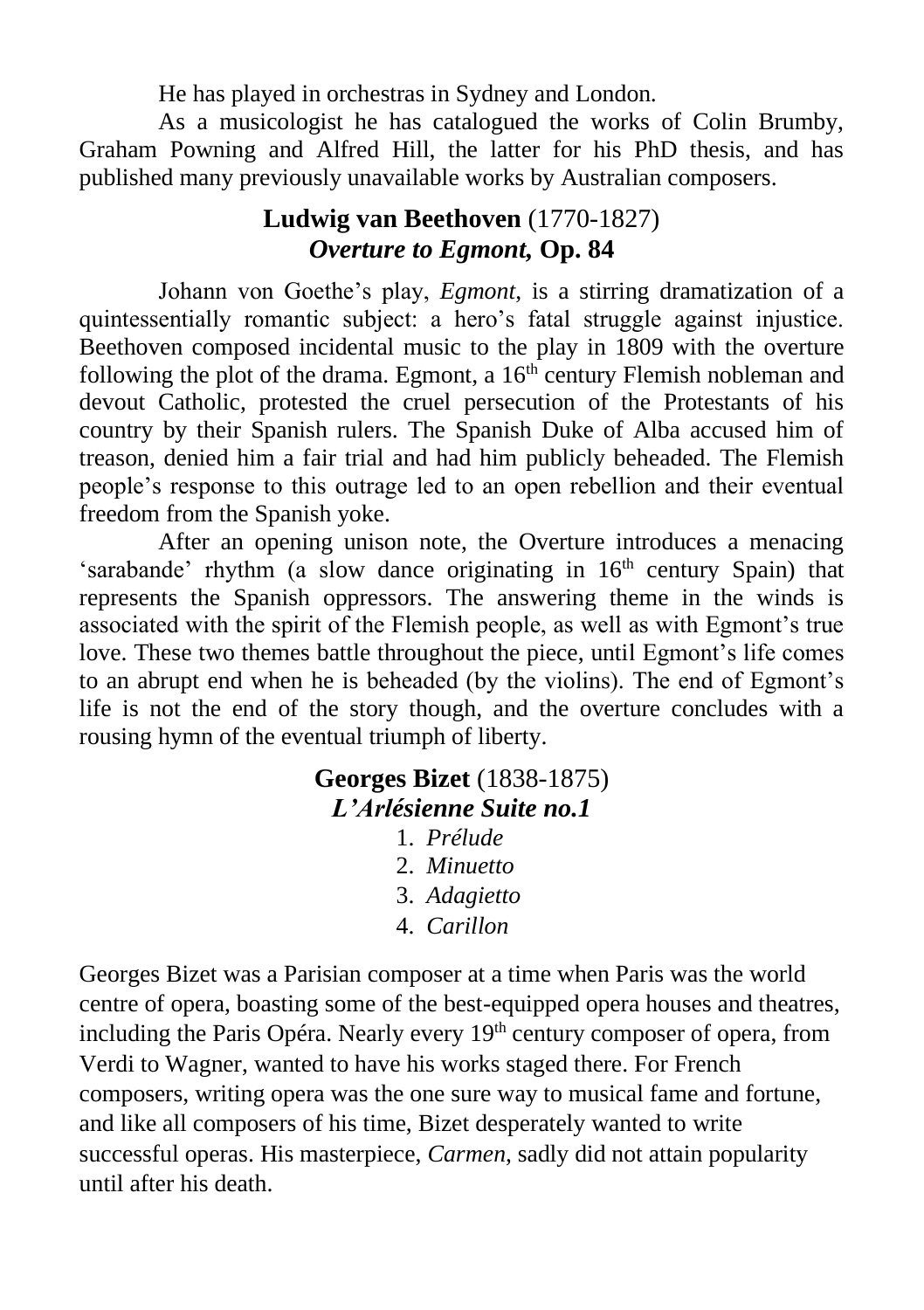From working with the genre called 'opera comique', which was essentially a French creation that introduced spoken dialogue in place of recitative, Bizet extended his compositional talent to equally popular theatrical dramas with musical accompaniments. In 1872, he was commissioned to write the incidental music for *L'Arlésienne*, a play by Alphonse Daudet. The original score was not well received as it was largely misunderstood by its audience, who criticised the music for overshadowing the dialogue. Only a month after the staging of the drama, Bizet fashioned some of his original musical episodes, or 'melodrames' as they were known, into the *L'Arlésienne Suite no.1.*

The suite is in four movements. In the *Prelude,* Bizet borrows the French Christmas carol, 'The March of the Kings', and offers it several ways. The strings, woodwinds and horns open with a vigorous rendition. Then the woodwinds alone play it as a quiet chorale. The full orchestra with percussion and brass follows, presenting the melody as a storm at sea, with rising and falling dynamics underpinned by a rolling chromaticism. In contrast, the cellos, horns and bassoons then offer the theme with gently swaying rhythms. The final variant is a return to the full orchestra with a military flourish. Bizet ends the movement with a second melody featuring the saxophone, its first appearance in the standard orchestral repertoire following its invention in 1844 by the fiery Belgian instrument maker, Adolphe Sax.

The second movement, *Minuetto*, begins with a sharp, rhythmic melody passed from section to section within the orchestra before yielding to the soaring second subject. The piece ends in the style of a classical minuet with a return to the first theme.

*Adagietto* is scored for strings alone. The instruments are muted, dampening their sound to give a hushed, veiled quality to this heartfelt music.

The final movement, *Carillon*, as the name implies, imitates the ringing of church bells from the horns with the repetition of three notes in the opening, quietening as the first theme, a sprightly little dance theme, is introduced by the violins. The second theme is a gentle 'sicilienne', then the carillon effect recurs and the suite comes to a resounding close.

Notes by Elizabeth Dalton

### **Alfred Hill** (1869-1960) *Symphony in A Minor "The Carnival"*

In 1912 Hill composed *String Quartet No.3 in A Minor*. The quartet score is subtitled *The Carnival - A Student in Italy*. Sometime in the 1950s, probably motivated by the encouragement from the conductor of the Adelaide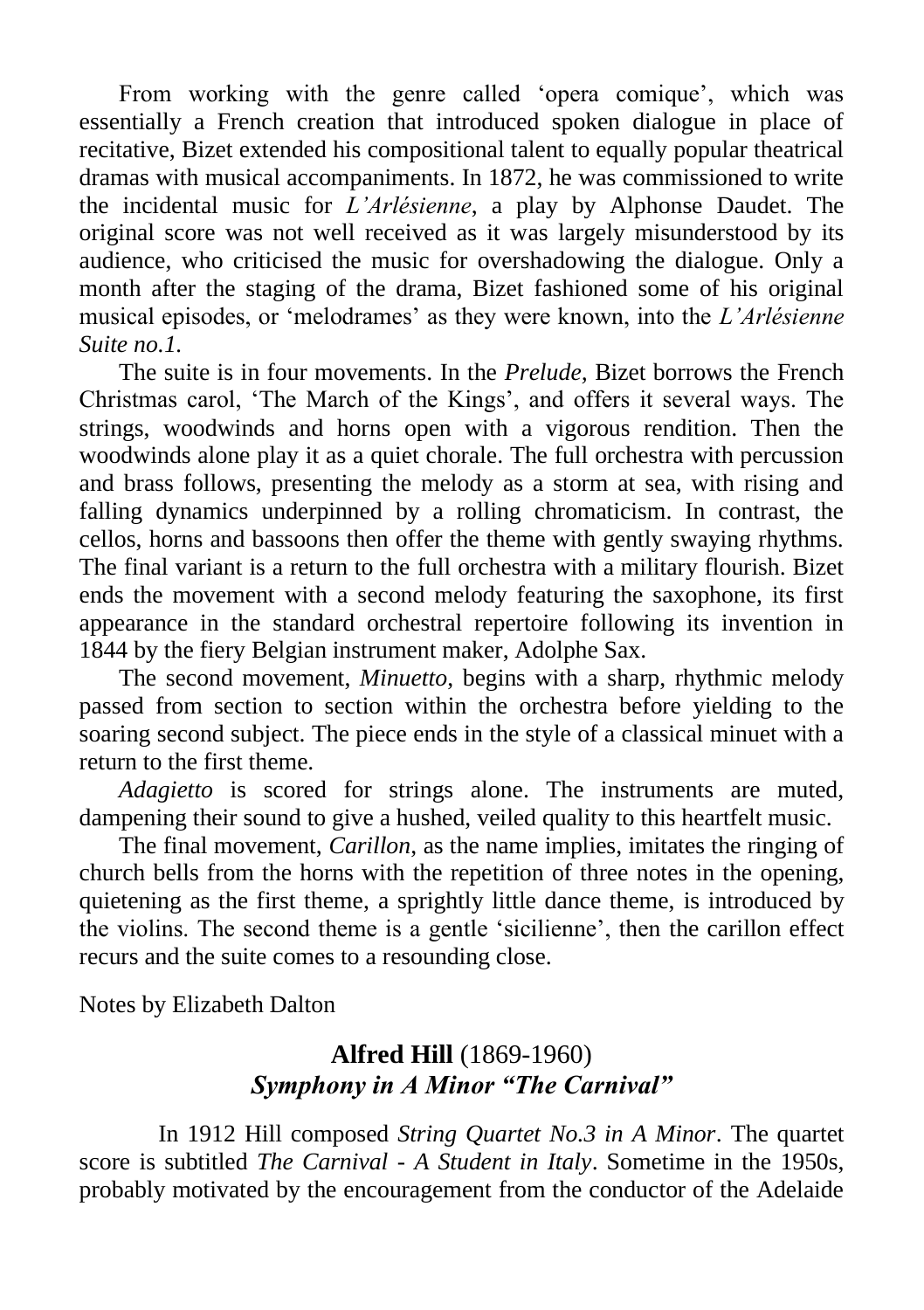Orchestra, Henry Krips (1912–1987), Hill orchestrated the music to create his *Carnival Symphony.* Many adaptations can be observed in the reworking and the order of the middle movements was reversed.

This symphony was named but not numbered by the composer and the score is undated. After the composer's death a musicologist gave it the number five. Further research has revealed that the numberings were inaccurate and it is recommended that Hill's titles only be used.

A preface to the manuscript score explains the programme thus:

1. The gaily-lit streets are thronged with people, watching the preparations for the carnival. After a long night of sightseeing, the weary ones wend their way homewards as the illuminations are turned off, one by one.

2. Dancing and games on the green.

3. A lone student, in his garret, ponders on the more serious things of life.

4. The carnival - revelry in the streets - The Battle of the Flowers - a street musician entertains the crowd with a popular air on his fiddle - a procession of priests chant on their way to the cathedral to the toll of bells. General rejoicing and merrymaking goes on almost without end.

In 1999 a recording was made by the Queensland Orchestra conducted by Wilfred Lehmann and it was released on the CD, Marco Polo 8.223538.

Recent performances have been in Australia, New Zealand and the UK, where the BBC Ulster Orchestra concert was broadcast.

Note by Allan Stiles

#### **Antonin Dvořák** (1841-1904) *Slavonic Dance* **Op. 46 No 8**

The *Slavonic Dance Suite*, Op. 46, was the first flowering of the Czech nationalism that was to become so closely associated with Dvořák's music. On the advice of his mentor, Johannes Brahms, he sent it to the noted Berlin publisher, Simrock, in May 1878 and was paid 300 marks, the first substantial sum Dvořák had made from any of his works. Though these pieces were originally intended for piano duet (a shrewd marketing strategy by Simrock as there were a lot more piano players than orchestras), Dvořák began the orchestrations even before the keyboard score for all eight dances was completed, and Simrock issued both versions simultaneously in August 1878. Louis Ehlert, the influential critic of the *Berliner Nationalzeitung*, saw an early copy of the *Slavonic Dances*, and wrote admiringly of their "heavenly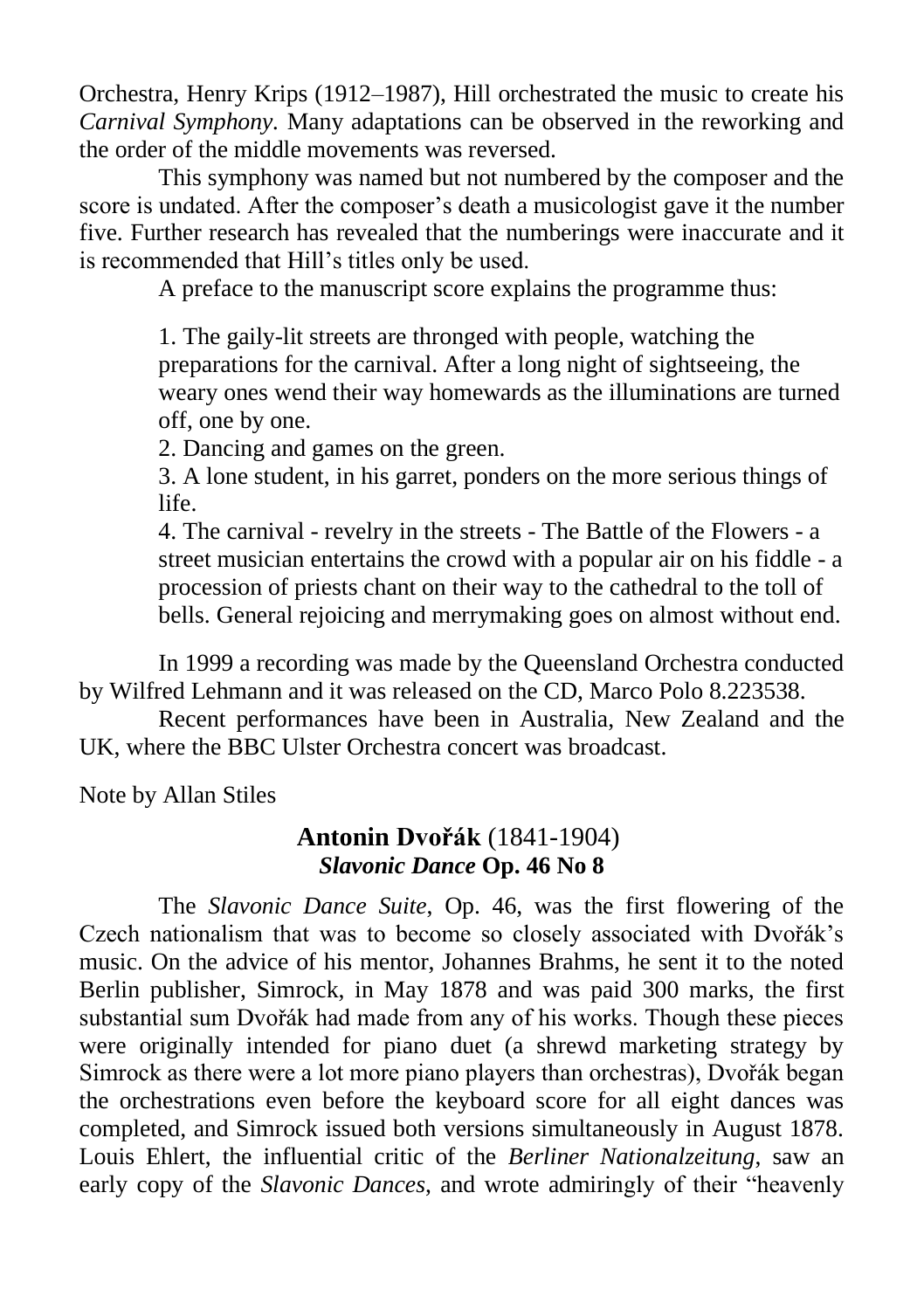naturalness" and Dvořák's "real, naturally real talent." The public's interest was aroused, there was a run on the music shops, and Dvořák was suddenly famous. Though he did not quote actual folk melodies in this music, as had Brahms in his *Hungarian Dances*, Dvořák was so imbued with the spirit and style of native Slavic music that he was able to create superb, idealised examples of their genres.

No. 8 in the set is a 'furiant', a Bohemian dance that typically contrasts duple and triple time. In the outer sections the emphasis of the offbeats disguises the piece's 3/4 time signature, with the brightly orchestrated chords of the rapid tune alternating between the minor and the major. This serves as a framework for the entire piece. The same phrase is re-formed, first with a waltz-like accompaniment, then briefly in swirling quavers in the flutes, then the lower orchestra voices. The opening grandiose tune returns, leading into a slower middle section, in G major. This has a quiet legato melody, with an almost pastoral quality to it that is soon disturbed by the original melody. The entire opening section is repeated, with a coda that further transforms the main phrase, modulating it up and down the scale, changing its rhythmic sound from the duple to the triple meter and back, then heading finally into a reference to the pastoral middle section before the opening phrase finishes the dance as brilliantly as it began it.

The enormous success of the Opus 46 dances led Simrock to request another set of Slavonic Dances in 1886. Dvořák's subsequent Opus 72 dances met with a similar reception.

Note by Elizabeth Dalton

#### **ENCORE SOCIETY**

The Southern Highlands Symphony Orchestra wishes to acknowledge the following members of its Encore Society. Each one of the following has made a tax-deductible donation to ensure that the SHSO is able to maintain its artistic and community vision. We thank you.

We also thank those music lovers who have donated anonymously.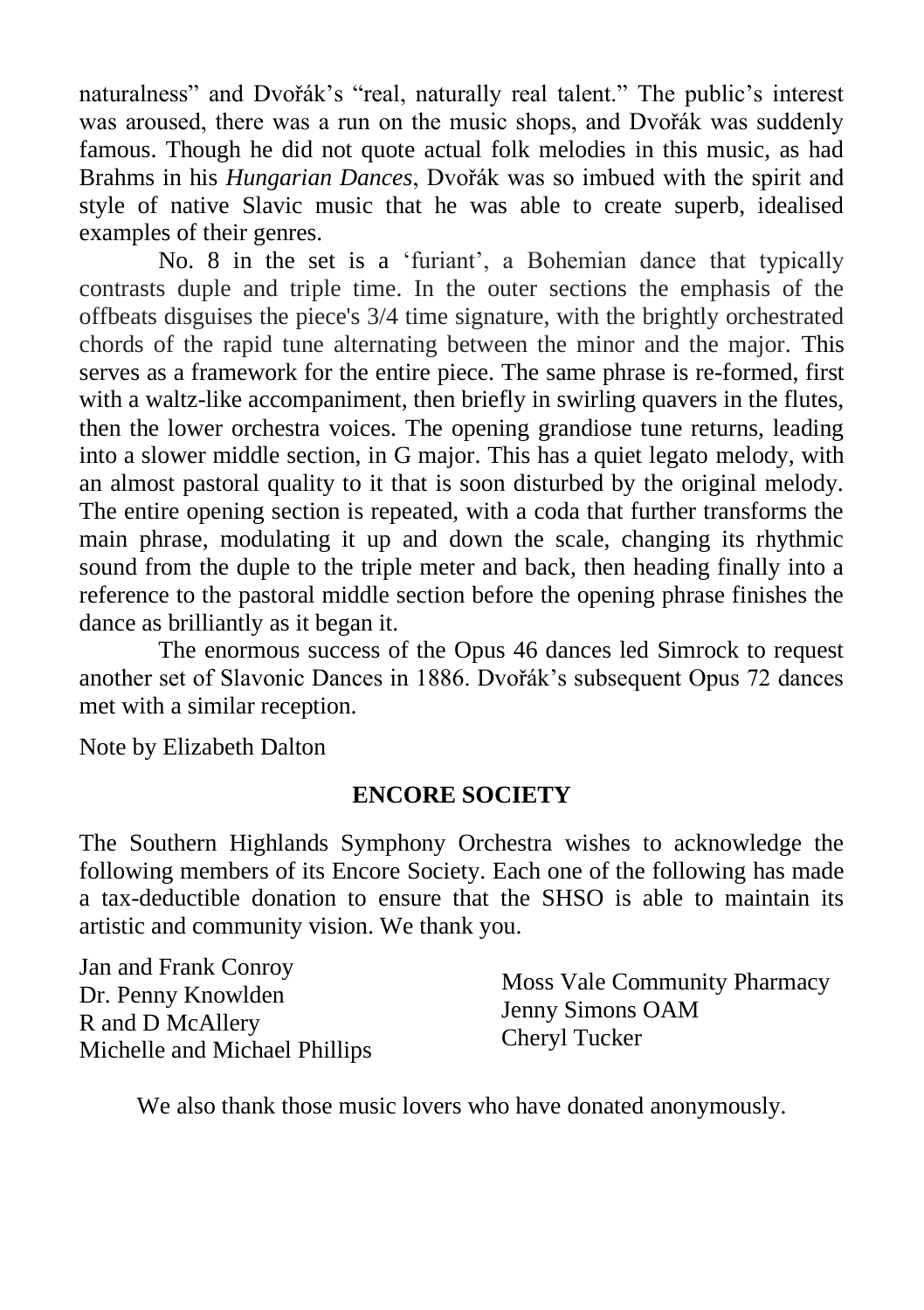**PICCOLO** Claire Jacobson

**FLUTE**  Zoe Andrews Roma Dix Claire Jacobson

#### **OBOE**  Caroline Fargher Jillian Twigger

**COR ANGLAIS**  Caroline Fargher

**CLARINET**  Emile Cattoir Alex Donaldson

**BASSOON**  Maria Smith Peter Smith

**SAXOPHONE** Gerald Power

**HORN**  Elizabeth Dalton Ian McQuillan Gay Scanlon Belinda Wright

#### **TRUMPET**  Karyn Ashley John Corley Jeremy Donaldson Julian Paviour

**TROMBONE** 

Bryn Corley Peter Scott Trevor Wright **TUBA**  David Ricketts **TIMPANI**  Eliza -Jane Corley

**PERCUSSION**  Adrienne Bradney -Smith Fay Craig Alex Paviour

**HARP** Verna Lee

**FIRST VIOLIN**  Emily Sinden – leader Radu Boros Myee Clohessy Rebecca Coulter Alexandra Dening Lisa Gemell Anne Graham David Hart David Mee Denisa Smeu

#### **SECOND VIOLIN**

Maggie Loo – principal Robert Arthurson Rosemary Eddowes Rebecca Hampton Howard Lesslie Leslie Staats

**VIOLA** 

Timothy Senior – principal Luke Bowen Stewart Bullivant Graham Estall Xanthe Herps Heather Powrie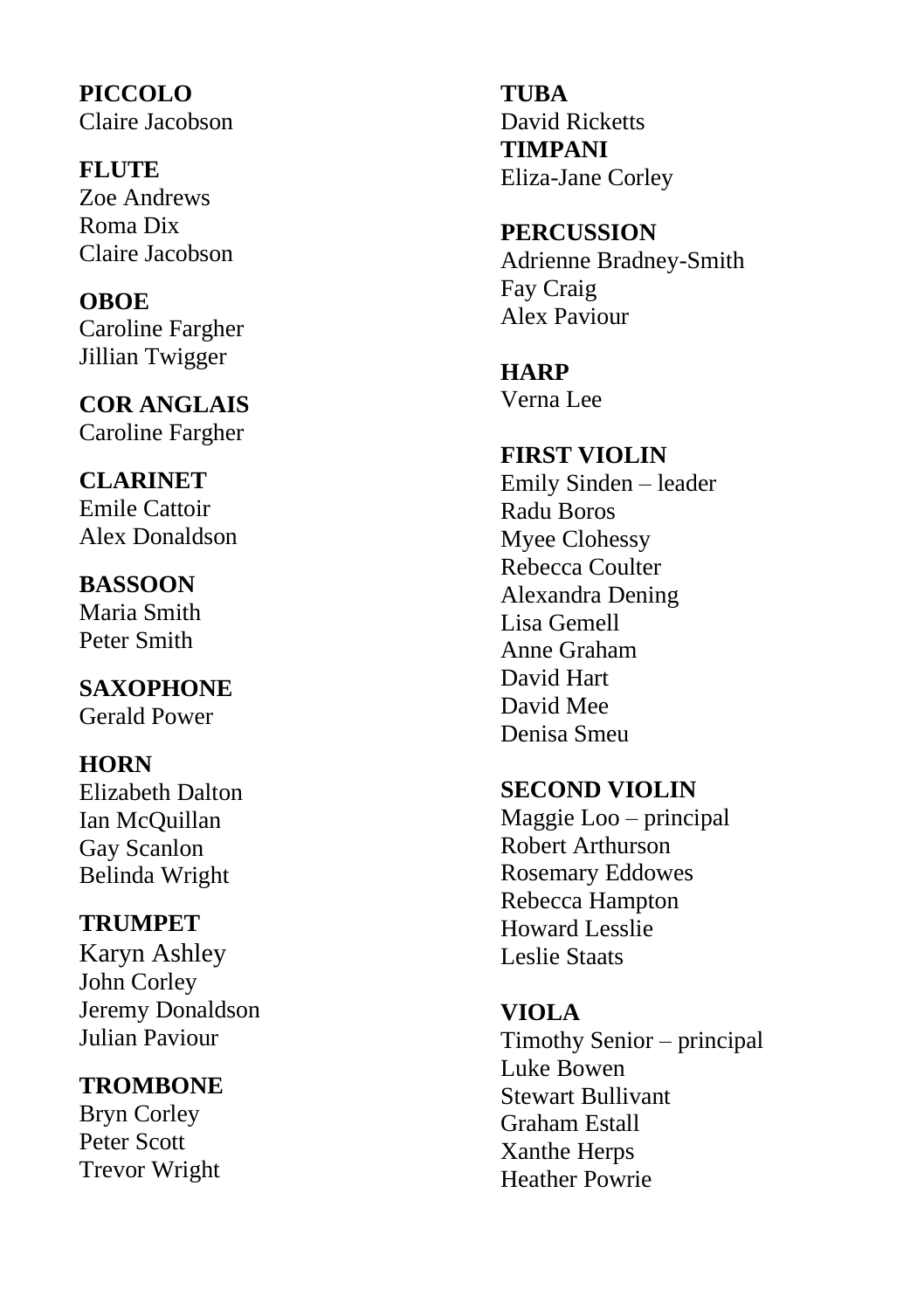#### **CELLO**

Catherine Barnett – principal David Archer April Butcher Sarah Hick Lisa Kawai Giselle Loo Meiyoong Lui Lynn Maxwell Martin Stiles

#### **DOUBLE BASS**

Ethan Ireland – principal Louis Ameneiro

Wind and brass players are listed alphabetically, as are strings after principals.

New players are welcome. Please contact: Allan Stiles on 0415 309 760 or Roma Dix on 0432 466 882



Jillian Twigger



Zoe Andrews



Alexandra Dening



Alex Paviour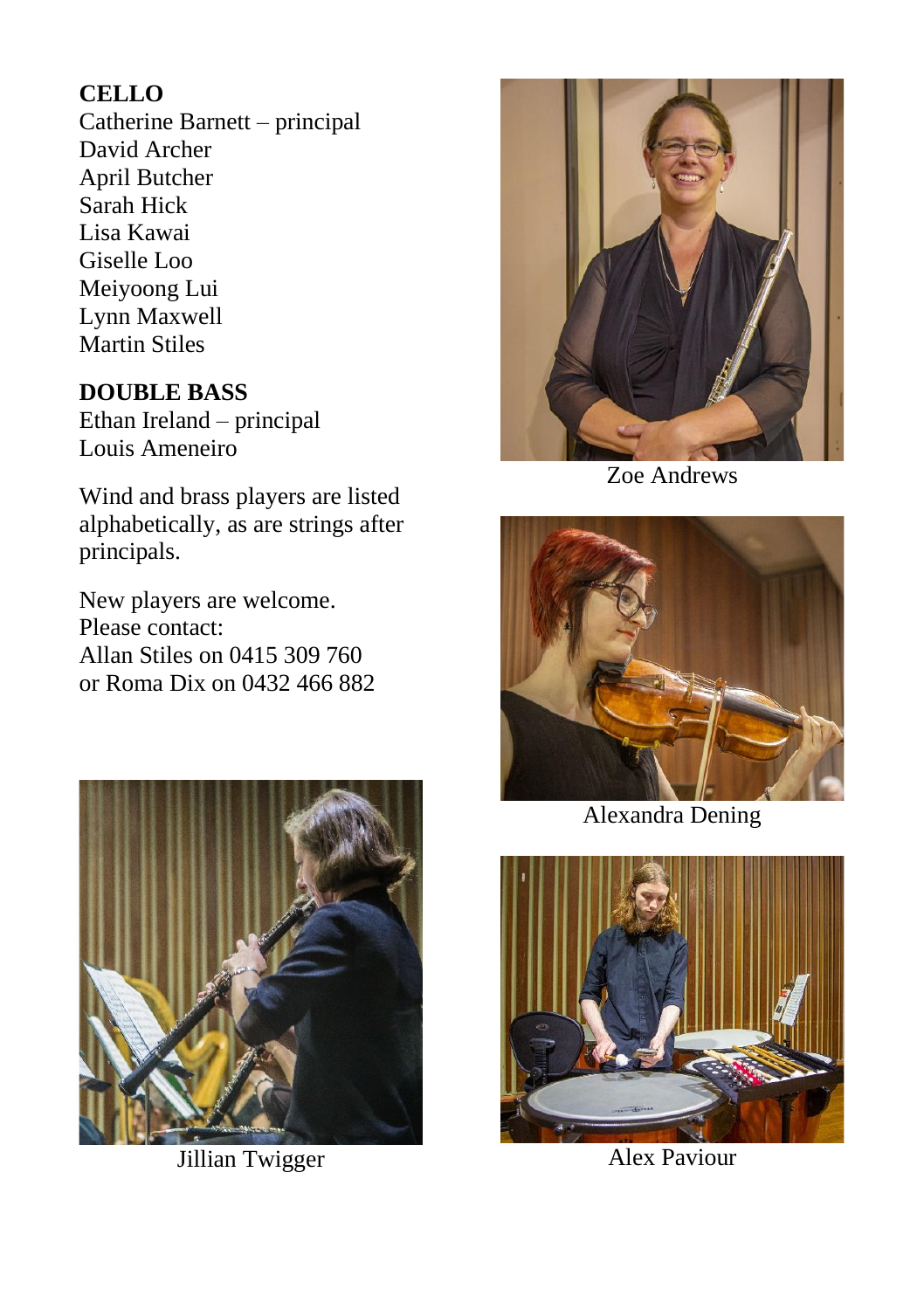#### **SPONSORSHIP**

The experience of enjoying live symphonic music is unique to every member of our audience, yet each of you plays an important role in ensuring that this live music experience continues. To support your Southern Highlands Symphony Orchestra through sponsorship or donations, which are tax deductible, please contact the Fundraising Chair on 0416 192 229.

If you have a favourite musician/instrument in the orchestra you may sponsor a "chair" to provide ongoing support for the SHSO.

#### **BOARD OF DIRECTORS**

| <b>Chair</b>             | Mrs Jenette Stiles AAICD |
|--------------------------|--------------------------|
| <b>Deputy Chair</b>      | Mr Gerald Power          |
| <b>Secretary</b>         | Mrs Eliza-Jane Corley    |
| <b>Treasurer</b>         | Mrs Elizabeth Dalton     |
| <b>Artistic Director</b> | Dr Allan Stiles          |
| <b>Orchestra Manager</b> | Ms Roma Dix OAM          |
| Librarian                | Ms April Butcher         |
| <b>Members:</b>          | Dr Allan Beavis OAM      |
|                          | Mr Peter Glass JP        |

#### **ACKNOWLEDGMENTS**

Support from the following is gratefully acknowledged: Southern Highlands Concert Band, The Highlands Sinfonia, Wingecarribee Shire Council, Oxley College, Judith O'Brien OAM, Anne Donaldson, Robert Crowe, Darren Powell, Flowers by Van Til, Artemis Wines, Destination Southern Highlands, Highlands FM, 2ST, LOCALlure, Stiles Music Publications, Southern Highlands News, Audible Hearing, David McFarlane at Mittagong Print and Design, and the many businesses that displayed our flyers and banners, and the volunteers who assisted with setting up the hall and front of house.

Photographs by Christopher Donaldson.

Find us on Facebook.

Email: [shsonsw@gmail.com](mailto:shsonsw@gmail.com) Website: [www.shso.org.au](http://www.shso.org.au/)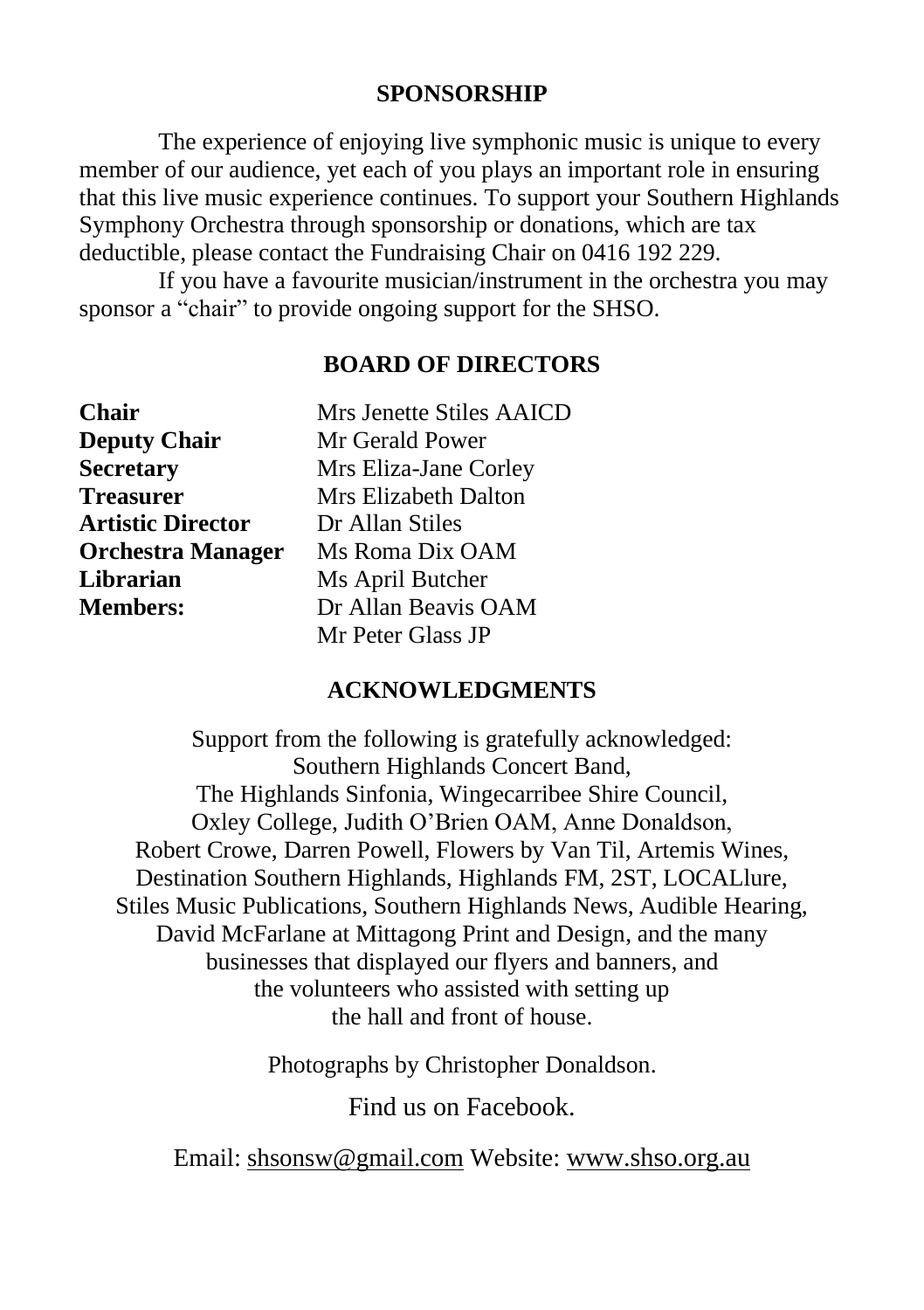#### **FRIENDS OF THE ORCHESTRA**

Become a supporter of the Southern Highlands Symphony Orchestra.

The aim of the Friends is to promote the appreciation of fine music in the community and surrounding districts by supporting the organisation of concerts and fundraising.

Email**:** [shsonsw@gmail.com](mailto:shsonsw@gmail.com) to join the Friends mailing list. Enquiries: 0416 380 567



Fay Craig



Maggie Loo, Stewart Bullivant and Luke Bowen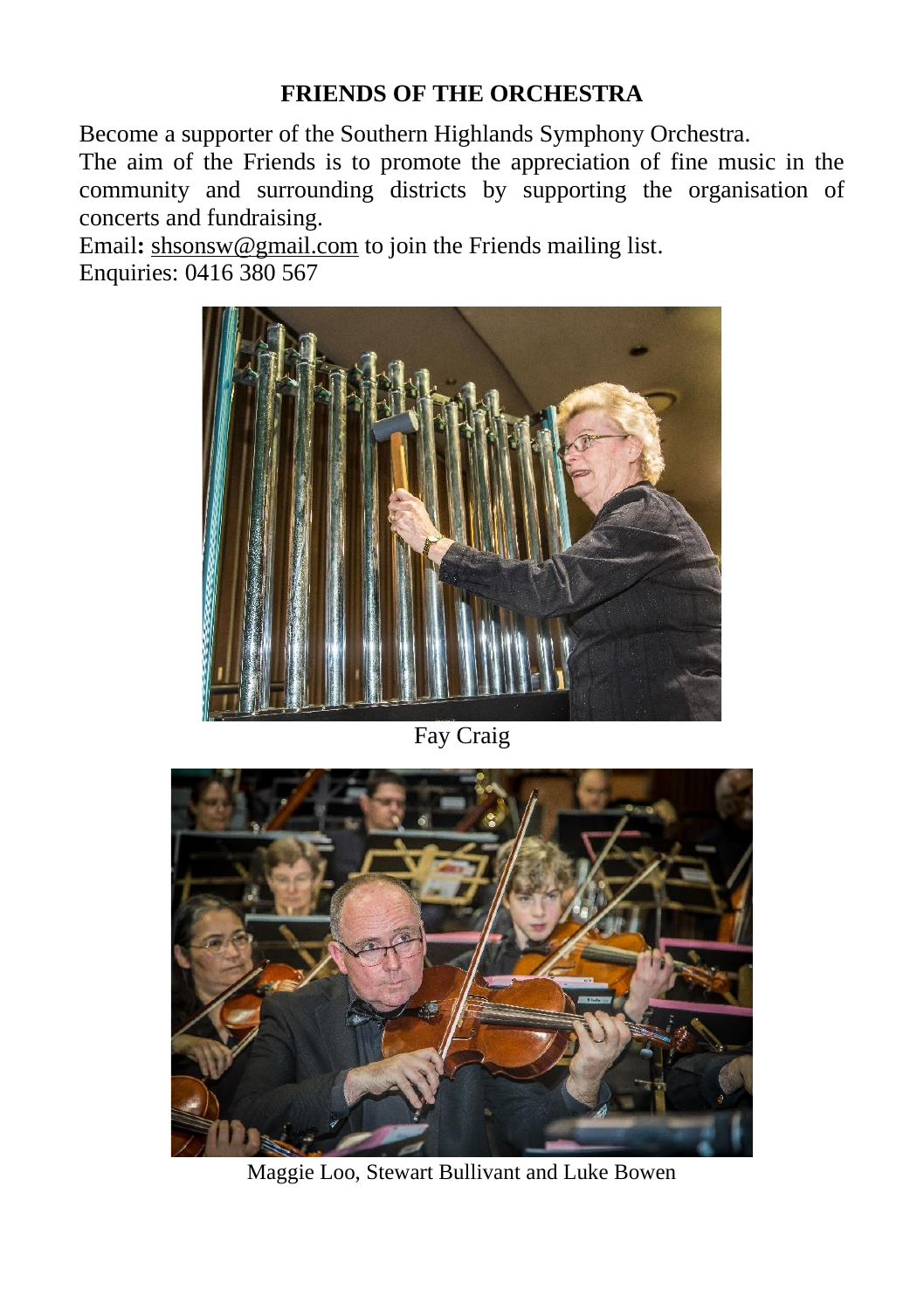





## **Shot to Pieces Digital Video Production**

Studio By Appointment Contact: Darren Powell - Director 0415 369 421 [darren@darrenpowell.com](mailto:darren@darrenpowell.com)



Michael Bull Audiometrist BOptom (UNSW) MAC Aud Yvette Just Audiologist B.Sc (Hons), DipAud, MAudSA (CCP)

Shop 9 Moss Vale Mall 312-316 Argyle St, Moss Vale NSW 2577 enquiries@audiblehearing.com.au

02 4869 2840

ABN 37 610 630 512